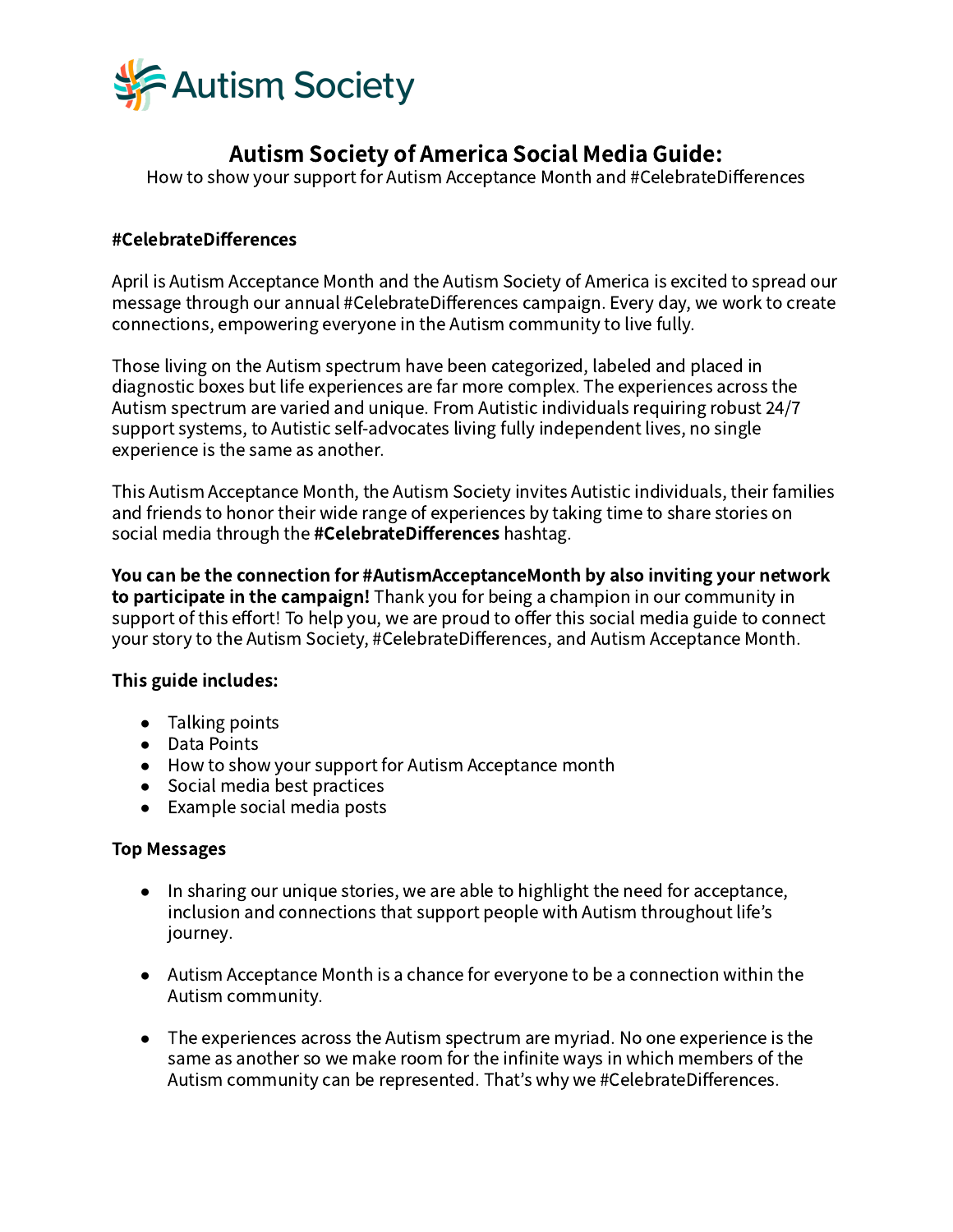

- Building connections to resources, advocacy, and to each other, fosters acceptance and inclusion. These are vital elements to improving opportunities for inclusive education, employment, housing, health care, and long-term services and supports for individuals with Autism.
- The Autism Society of America believes that acceptance is creating a world where everyone in the Autism community is *connected* to the support they need, when they need it. And by *everyone*, it means every unique individual: the implacable, inimitable, and irreplaceable you.

# Autism Society of America Data Points

- $\bullet$  70+ affiliates across 33 states
- Five core services: advocacy, education, information and referrals, support, and community
- Autism Society of America has a network that:
	- o Annually supports over half a million people
	- o Fielded over 153k phone calls, emails and support inquiries
	- o Welcomed 1.3 million people visitors to Autism Society of America website in 2021
	- 26,000 people participated in support groups across the country, including self-advocates, parents, siblings, and more.
	- o Annually, advocates send over 3,000 letters to members of Congress through the Autism Society's Action Center.

# Autism Data Points

- One in 44 children are diagnosed with Autism.
- Over 7 million people in the United States are on the Autism spectrum.
- 1.1 million Autistic teens will transition to adulthood in the next decade, effectively aging out of state funded supports and services.
- Children with early diagnoses between 1 and 4 years old are significantly more likely to receive services that support their development.
- People with intellectual disabilities are almost six times more likely to die from COVID-19.

# How to Show Support

Show your support for Autism Acceptance Month and #CelebrateDifferences through social media! Engage with our content: like, comment and reshare our posts. Use your voice and platform to celebrate, educate and support the Autism community.

We encourage you, if you are comfortable, to share your own connection with the Autism community. Tell your followers why #CelebrateDifferences is important to YOU. Open the conversation by sharing your own personal experiences. Encourage others to do the same by asking questions.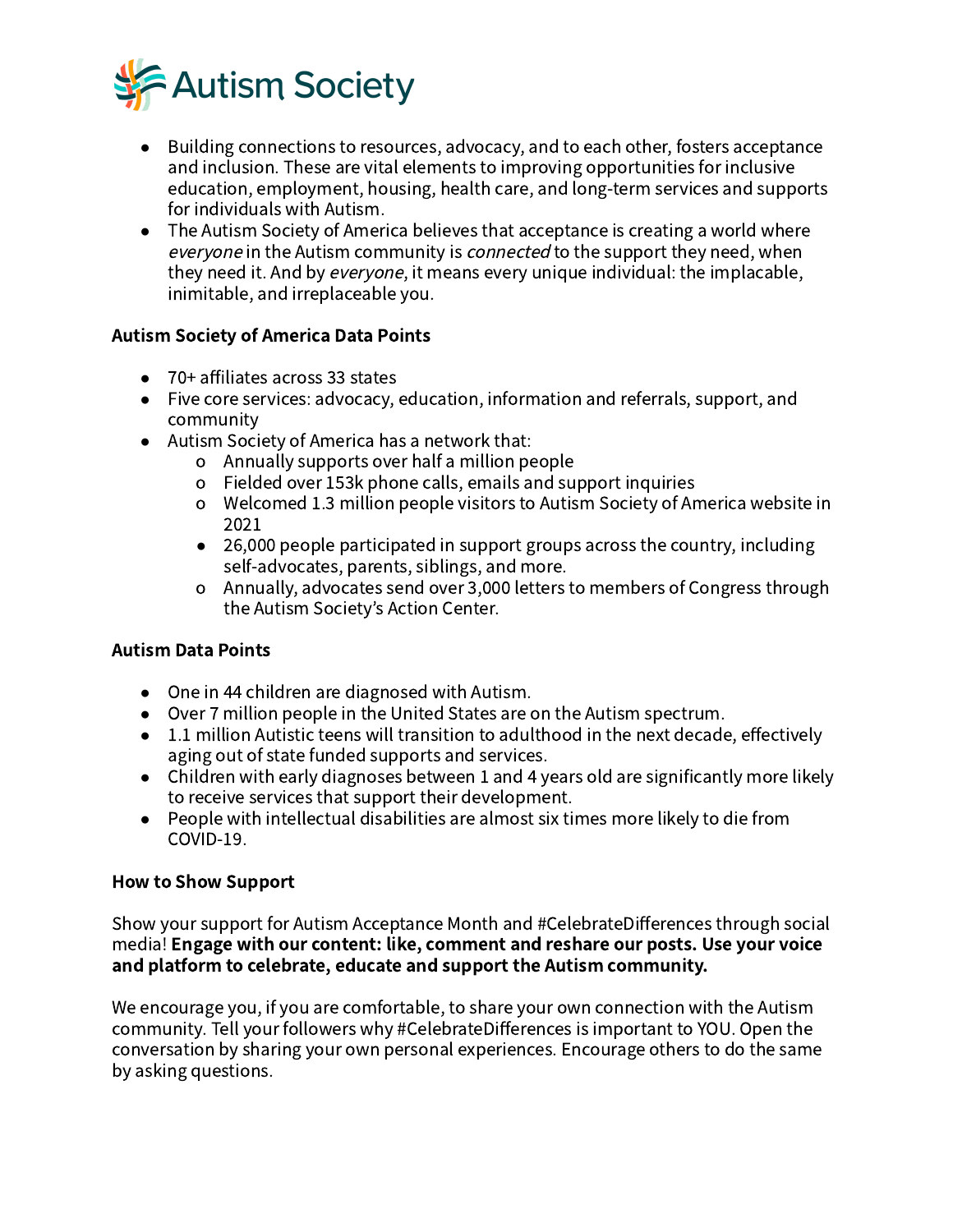

## Prompts

- How do you celebrate differences?
- How are you the connection?
- How has the Autism Society been a connection for you?
- How do you embrace the Autism community?
- How can you help someone in the Autism community live fully?
- What does Autism Acceptance Month mean to you?

## Key Dates

- April  $1^{st}$  First day of Autism Acceptance Month
- April 2<sup>nd</sup>- World Autism Acceptance Day
- April  $15<sup>th</sup>$ -Halfway through the month, social media push
- April 28<sup>th</sup>-Closing of the month, social media push

## Social Media Content

A guide to celebrating Autism Acceptance Month through social media.

## Facebook

Use Facebook to connect with your community. Take advantage that Facebook is widely used.

Facebook Stories

- Reshare any @AutismSociety post on your story with the hashtag #CelebrateDifferences and share your connection to the Autism community.
- Then, ask a question (see prompts above) using the question function on the story. Post on your stories the answers that you feel are appropriate.



## Facebook posts

- *●* "April is #AutismAcceptanceMonth. Every month, I #CelebrateDifferences by [insert personal connection]. Because no matter who you are, you are the only you there is. I invite you all to celebrate with me!"
- *●* "Did you know that over million people in the United States are on the Autism spectrum? The Autism spectrum is wide and varied and because of this diversity, Autism isn't just one thing, it's many things, with millions of lived experiences. <sup>I</sup> #CelebrateDifferences because [insert connection to the Autism community]. Why do you celebrate? #TheConnectionIsYou #AutismSociety"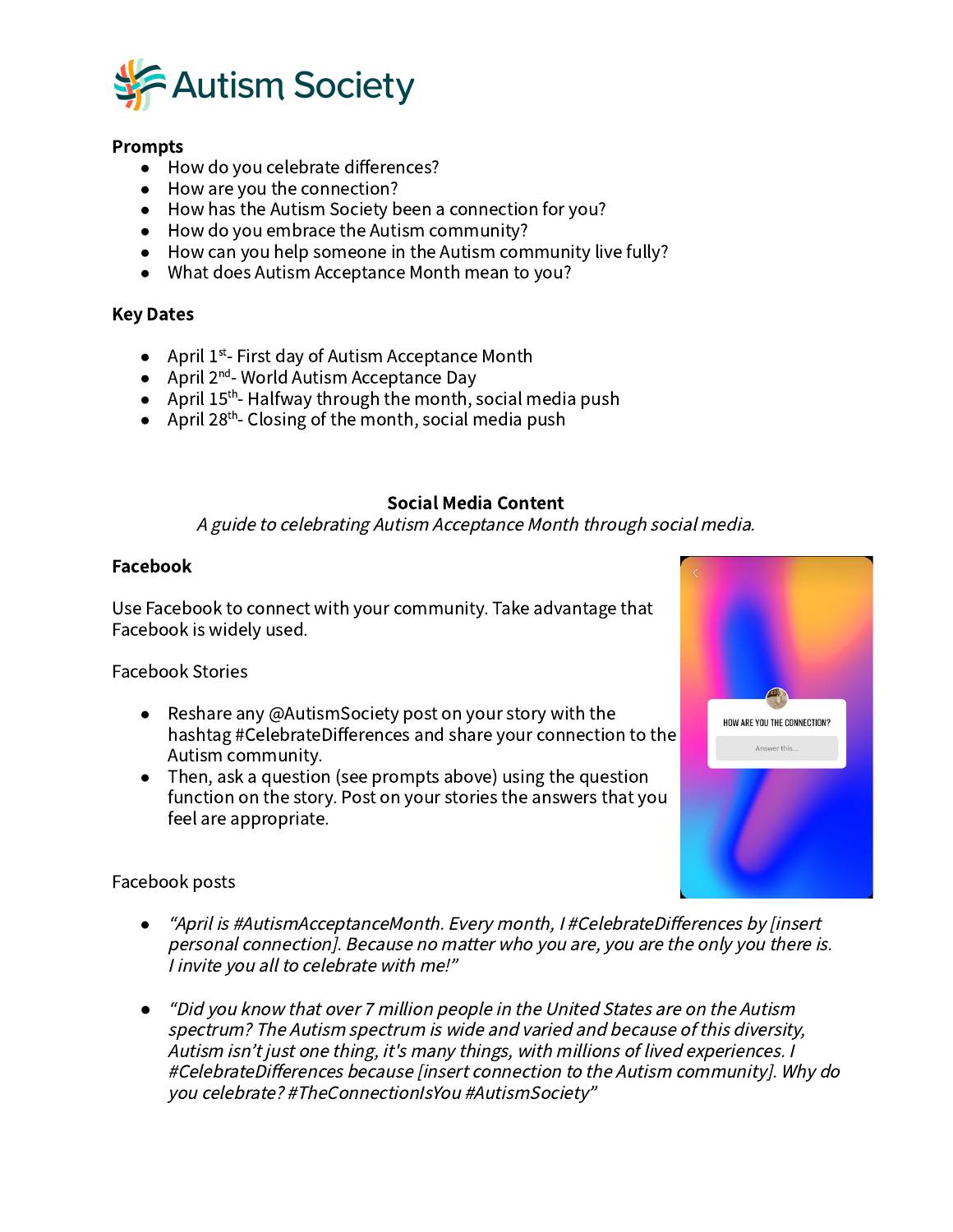

# Instagram

Let the image do the talking. Simple is better.

Instagram stories

- Reshare any of @AutismSociety's posts in April on your story with #CelebrateDifferences hashtag.
- Pose a question (see prompts) using the question function or without the function. Repost the appropriate answers to encourage more people to engage.
- Create a story highlight on your page with the answers called "#CelebrateDifferences or #AutismAcceptanceMonth"

Instagram posts

- *●* "Autism Acceptance Month is <sup>a</sup> chance for everyone to be <sup>a</sup> connection within the Autism community. Just like the Autism spectrum, everyone has <sup>a</sup> different connection. My connection is [insert connection]. What is your connection? #CelebrateDifferences"
- *●* "Like the Autism Society of America, <sup>I</sup> believe that acceptance is creating <sup>a</sup> world where everyone in the Autism community is connect to the support they need, when they need it. And, by everyone, it means every unique individual. I build the connection because [insert your connection to the Autism Society]. Why do you build the connection? #TheConnectionIsYou"

## **Twitter**

Using a strict character count, how do you spread the word effectively? Use retweets, quotes, and images. Think of @AutismSociety as the foundation for your content. Simply retweeting @AutismSociety can be the connection!

Quoting an @AutismSociety tweet

● "I #CelebrateDifferences by [insert how you are celebrating the Autism community]. How do you?"

Original Tweet

*●* "This #AutismAcceptanceMonth, let's continue to build connections that empower everyone to live their lives fully. What is one way you build connections? #TheConnectionIsYou"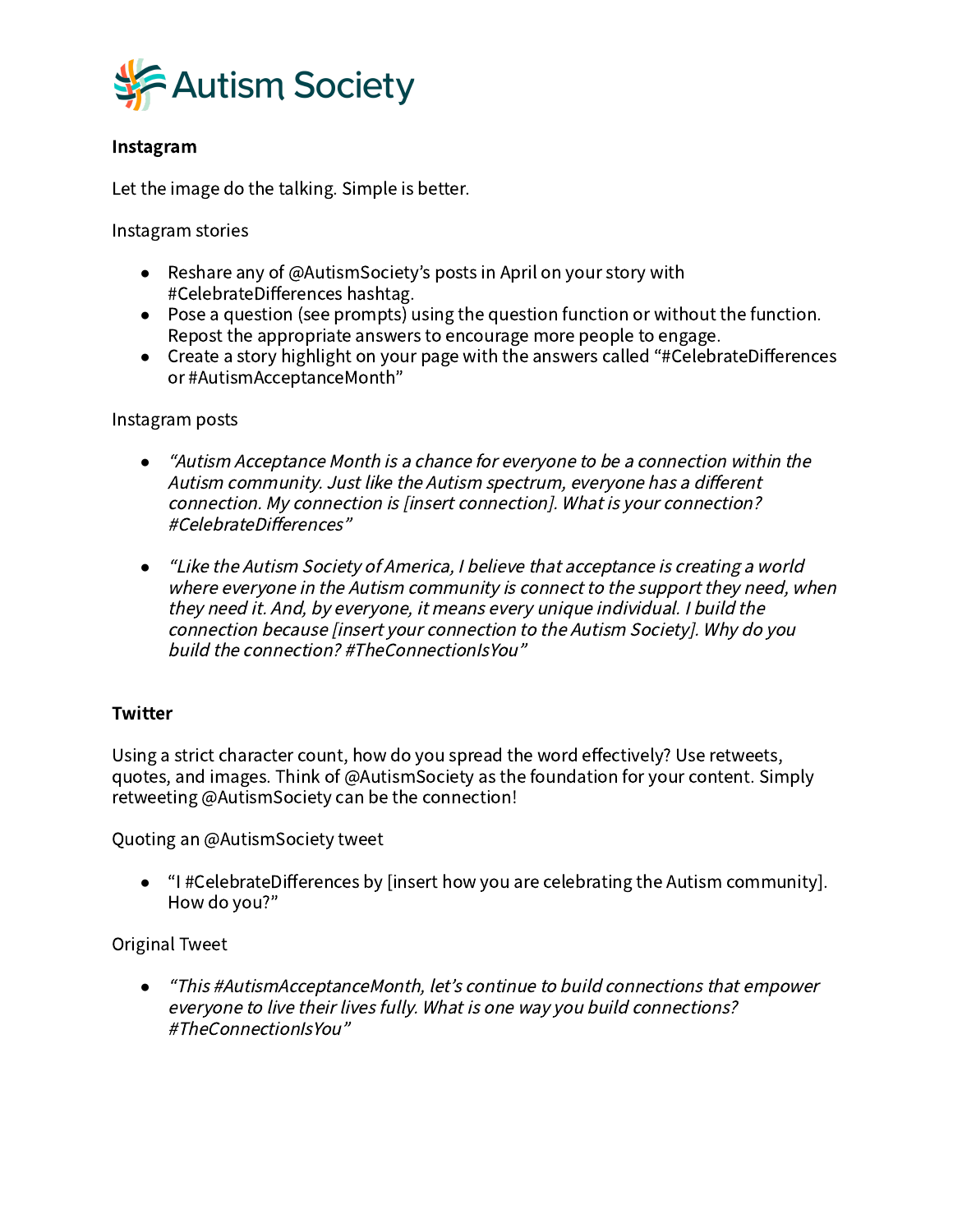

<sup>o</sup> "Did you know that boys are 4x more likely to be diagnosed with Autism, but girls are often diagnosed later or misdiagnosed? The more you know, the better an advocate you can be. #TheConnectionIsYou"

# LinkedIn

Although the tone is more professional, capitalize on the fact that you are able to reach a wider public, including organizations that have the ability to be a great connection!

Reshare an @AutismSociety post

• "Did you know one in 44 children are diagnosed with Autism, and over 7 million people are on the Autism spectrum? In honor of #AutismAcceptanceMonth, learn how you can #CelebrateDifferences to promote acceptance for the Autism community to live fully." [this original post would have a link to the ASA website]

# Original post

*●* "#AutismAcceptanceMonth means embracing the diversity of needs, abilities, and experiences in the Autism community through acceptance. This means offering support, resources and connections throughout the community. Anyone can be <sup>a</sup> connection. I am <sup>a</sup> connection because I [insert how you are <sup>a</sup> connection]. How are you the connection? #ConnectionIsYou #AutismSociety"

# TikTok

There are two ways to use Tiktok- engaging on the app and using a Tiktok as content for another platform.

Engaging on the app:

● Like, comment and duet (if applicable) on @AutismSociety's Tiktoks. Boost their engagement to gain higher views. The higher the views, the more people are a part of the connection.

If you are a Tiktok Influencer:

**●** Post a Tiktok informing your audience that it is Autism Acceptance Month and invite Autistic individuals, their families and friends to honor their wide range of experiences by taking time to share stories. This conversation can be promoted by you sharing your own connection and asking others how they are connected. Make sure your duets and stitches are on.